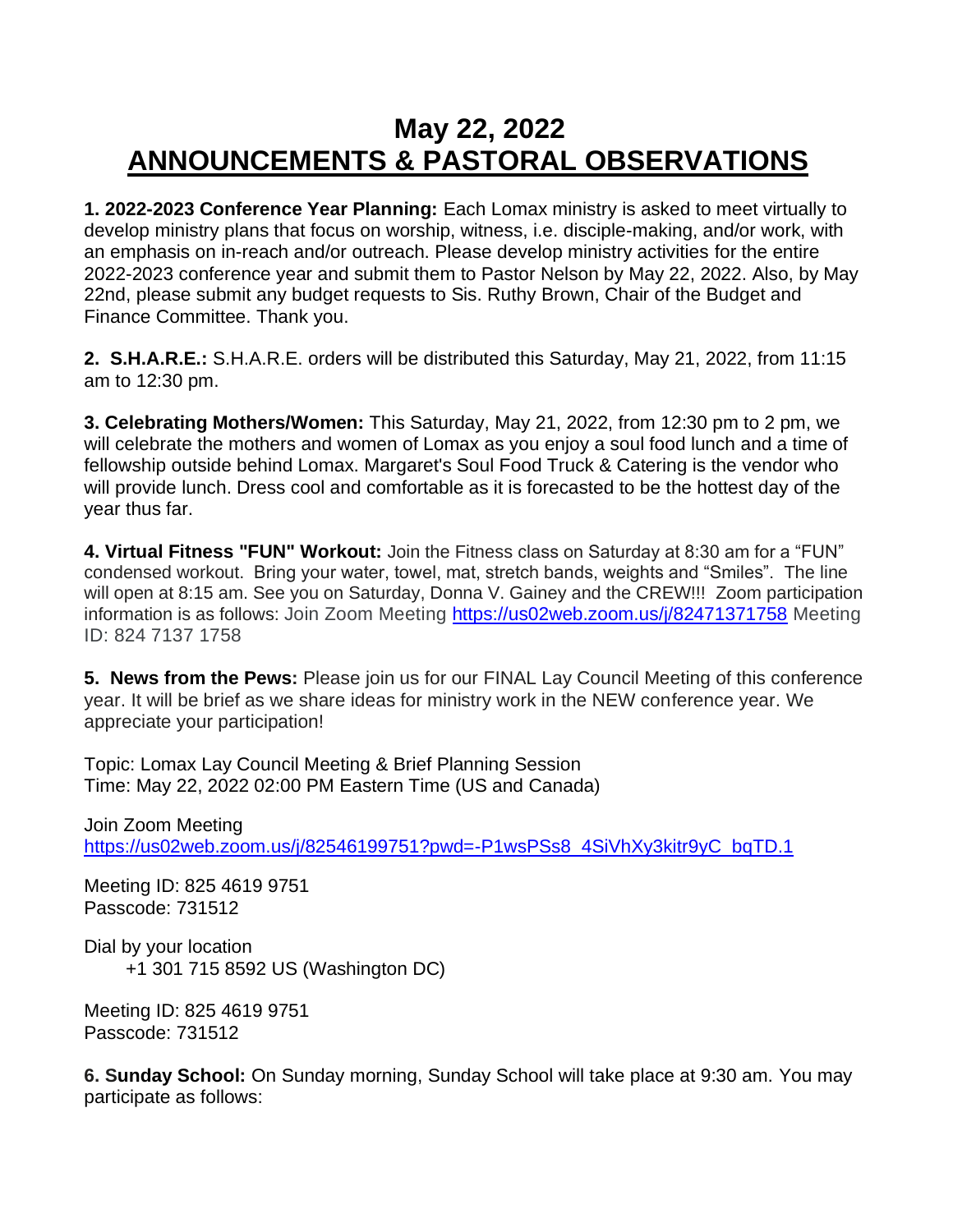Join via Zoom: [https://us02web.zoom.us/j/89311232668](https://nam12.safelinks.protection.outlook.com/?url=https%3A%2F%2Fus02web.zoom.us%2Fj%2F89311232668&data=05%7C01%7C%7C8714deb1965945c5f4ee08da24a374a5%7C84df9e7fe9f640afb435aaaaaaaaaaaa%7C1%7C0%7C637862582633681611%7CUnknown%7CTWFpbGZsb3d8eyJWIjoiMC4wLjAwMDAiLCJQIjoiV2luMzIiLCJBTiI6Ik1haWwiLCJXVCI6Mn0%3D%7C3000%7C%7C%7C&sdata=D7zci727cCnw8JHoblnpgMx8Ny63mTTDEJa%2BSeJ64%2FE%3D&reserved=0) Meeting ID: 893 1123 2668

Dial-In Information: 301-715-8592 Meeting ID: 893 1123 2668

**7. Worship:** This Sunday, we will have in-person worship for those who have registered and livestream the service through Facebook Live and Lomax's website. Those who have registered and will be worshipping in-person are reminded that Lomax's COVID-19 protocols will be strictly enforced to keep everyone safe. Sunday's bulletin is attached.

**8. Lomax W.H.&O.M.S. Parent Body Meeting:** The Lomax W.H.&O.M.S. Parent Body will meet on Monday, May 23, 2022, at 7 pm. Please Zoom in or dial in as we plan our activities for the next conference year. -- Donna Gainey

Join via Zoom: <https://us02web.zoom.us/j/88535306934> Meeting ID: 884 3530 6934

Dial-In Information: 301-715-8592 Meeting ID: 885 3530 6934

**9. Intercessory Prayer:** Intercessory Prayer will continue on Tuesday at 6:30 am. Here is the Zoom information to Participate:

Join via Zoom: [https://us02web.zoom.us/j/86028580752](https://nam12.safelinks.protection.outlook.com/?url=https%3A%2F%2Fus02web.zoom.us%2Fj%2F86028580752&data=05%7C01%7C%7C8714deb1965945c5f4ee08da24a374a5%7C84df9e7fe9f640afb435aaaaaaaaaaaa%7C1%7C0%7C637862582633681611%7CUnknown%7CTWFpbGZsb3d8eyJWIjoiMC4wLjAwMDAiLCJQIjoiV2luMzIiLCJBTiI6Ik1haWwiLCJXVCI6Mn0%3D%7C3000%7C%7C%7C&sdata=M6hlbwTsBXlaHHzuI2VYO7h1qGfzM1nL%2BBkOxg0V4Ls%3D&reserved=0) Meeting ID: 860 2858 0752

Dial-In Information: 301-715-8592 Meeting ID: 860 2858 0752

.

**10. Bible Study:** Bible study will take place on Wednesday, May 25, 2022. It will be led by Rev. Ernie Moore.

In the new conference year, we will continue with our current Bible Study series entitled "Got Questions?" and focus on contemporary issues and/or questions that you may have about life situations and what the Bible has to say about them. Please feel free to submit a topic to Pastor Nelson directly via his email address, [avnelsonlaw@msn.com.](mailto:avnelsonlaw@msn.com) Zoom participation information will be sent out on Tuesday.

**11. Annual Conference:** Bishop W. Darin Moore will convene the 193<sup>rd</sup> Annual Session of the Philadelphia and Baltimore Annual Conference Thursday, May 26, 2022, through Saturday, May 28, 2022. The conference will be held at the Bethesda North Marriott Hotel & Conference Center. All persons amenable to the Annual Conference are expected to be present in-person unless excused by Bishop Moore (with a "cc" to Presiding Elder Durant and Pastor Nelson) for health-related reasons. Those persons excused by Bishop Moore will be permitted to participate virtually.